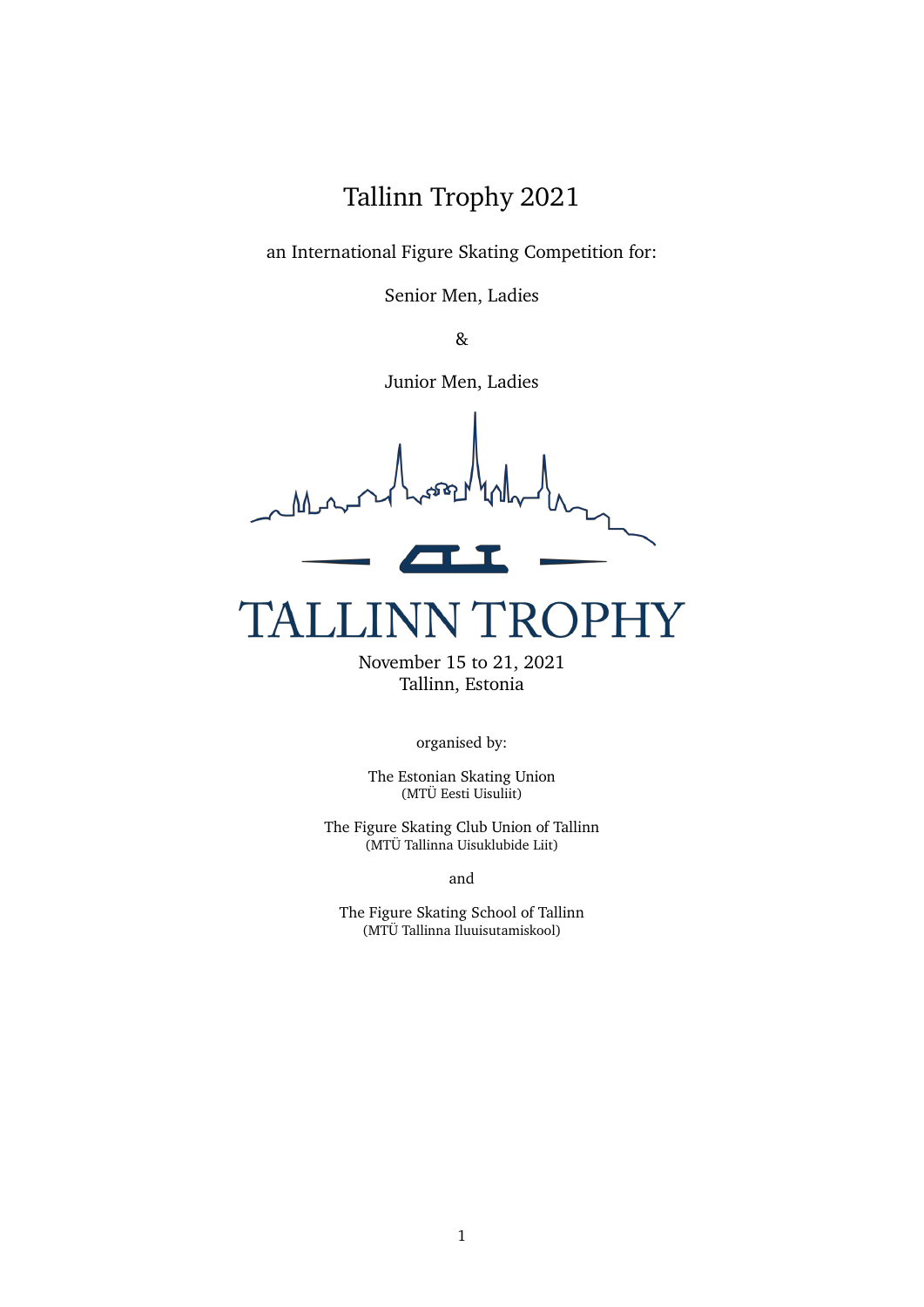# **1 General Regulations**

The **Tallinn Trophy 2021** will be conducted in accordance with the ISU Constitution and General Regulations 2021 the Special Regulations Technical Rules Single & Pair Skating and Ice Dance 2021 , and the relevant ISU Communications.

Participation in the **Tallinn Trophy 2021** is open to all Competitors who belong to an ISU Member, and qualify with regard to eligibility according to Rule 102, provided their ages fall within the limits specified in Rule 108, paragraph 3 a) and they meet the participation, citizenship and residency requirements in Rule 109, paragraphs 1 through 5 and ISU Communication 2030 or any update of this Communication.

In accordance with Rule 109 of the ISU General Regulations and ISU Communication 2030 all Skaters who do not have the nationality of the Member by which they have been entered or who, although having such nationality, have in the past represented another Member, must produce an ISU Clearance Certificate. Passports of all Skaters, as well as the ISU Clearance Certificate, if applicable, must to be presented at the accreditation of the event for verification.

All competitors must be entered through their respective ISU Member Federation.

**Info:** As of pandemic situation caused by COVID-19 all participating Teams, Officials and related personnel are responsible of checking active restrictions and guidelines introduced by [Estonian Government,](https://www.kriis.ee/en) [Estonian Health Board](https://terviseamet.ee/en) and the [Organising Committee](https://tallinntrophy.eu) of the event.

### **2 Technical Data**

#### **VENUE:**

**i**

**Main rink:** Tondiraba Ice Hall, Varraku tn. 14, Tallinn, Estonia (an indoor ice-rink with the ice surface of 60 x 30 m, air-conditioned and heated)

**Practice rink:** Tondiraba Ice Hall, Varraku tn. 14, Tallinn, Estonia (an indoor ice-rink with the ice surface of 60 x 30 or 58 x 28 m, air-conditioned and heated)

**Main and Practice Rinks are in the same building.**

#### **!**

**Notice:** Tondiraba Ice Hall has introduced internal COVID-19 restrictions, that require a COVID-19 Green Pass in order to enter the venue. Valid formats are: COVID-19 Passport of completed Vaccination [\(EU accepted vaccines only\),](https://ec.europa.eu/info/live-work-travel-eu/coronavirus-response/safe-covid-19-vaccines-europeans_en) COVID-19 certificate of reovery or certificate of negative COVID-19 test (PCR not older than 72h or Antigen not older than48h).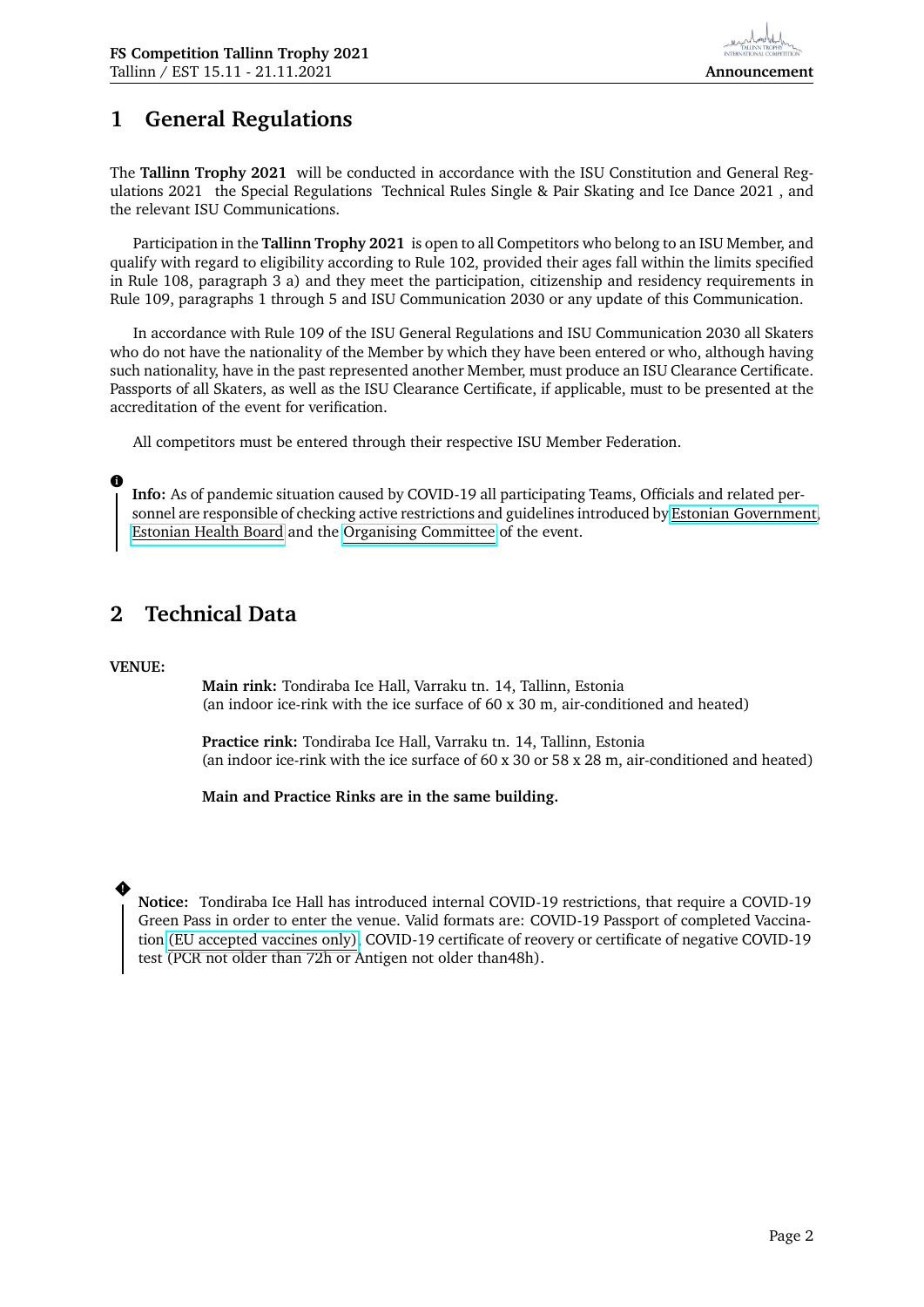| <b>SENIOR MEN:</b>   |               |                                                                                                                                                                                                                   |                               |  |  |
|----------------------|---------------|-------------------------------------------------------------------------------------------------------------------------------------------------------------------------------------------------------------------|-------------------------------|--|--|
|                      | Short Program | The required elements to be skated are those listed in ISU Technical<br>Rules Single & Pair Skating 2021 Rule 611, paragraphs 1 and 2.                                                                            |                               |  |  |
|                      |               | Duration:                                                                                                                                                                                                         | 2 min., 40 sec. $+/- 10$ sec. |  |  |
|                      | Free Skating  | In accordance with ISU Technical Rules Single & Pair Skating 2021,<br>Rule 612 and the respective ISU Communication. Special attention<br>should be paid to the "well balanced program" and the element<br>value. |                               |  |  |
|                      |               | Duration:                                                                                                                                                                                                         | 4 min. $+/- 10$ sec.          |  |  |
| <b>SENIOR WOMEN:</b> |               |                                                                                                                                                                                                                   |                               |  |  |
|                      | Short Program | The required elements to be skated are those listed in ISU Technical<br>Rules Single & Pair Skating 2021 Rule 611, paragraphs 1 and 2.                                                                            |                               |  |  |
|                      |               | Duration:                                                                                                                                                                                                         | 2 min., 40 sec. $+/- 10$ sec. |  |  |
|                      | Free Skating  | In accordance with ISU Technical Rules Single & Pair Skating 2021,<br>Rule 612 and the respective ISU Communication. Special attention<br>should be paid to the "well balanced program" and the element<br>value. |                               |  |  |
|                      |               | Duration:                                                                                                                                                                                                         | 4 min. $+/- 10$ sec.          |  |  |
| <b>JUNIOR MEN:</b>   |               |                                                                                                                                                                                                                   |                               |  |  |
|                      | Short Program | The required elements to be skated are those listed in ISU Technical<br>Rules Single & Pair Skating 2021 Rule 611, paragraphs 1 and 3 for<br>2021/22 (and listed in ISU Communication no. 2382)                   |                               |  |  |
|                      |               | Duration:                                                                                                                                                                                                         | 2 min., 40 sec. $+/- 10$ sec. |  |  |
|                      | Free Skating  | In accordance with ISU Technical Rules Single & Pair Skating 2021,<br>Rule 612 and the respective ISU Communication. Special attention<br>should be paid to the "well balanced program" and the element<br>value. |                               |  |  |
|                      |               | Duration:                                                                                                                                                                                                         | 3 min., 30 sec. $+/- 10$ sec. |  |  |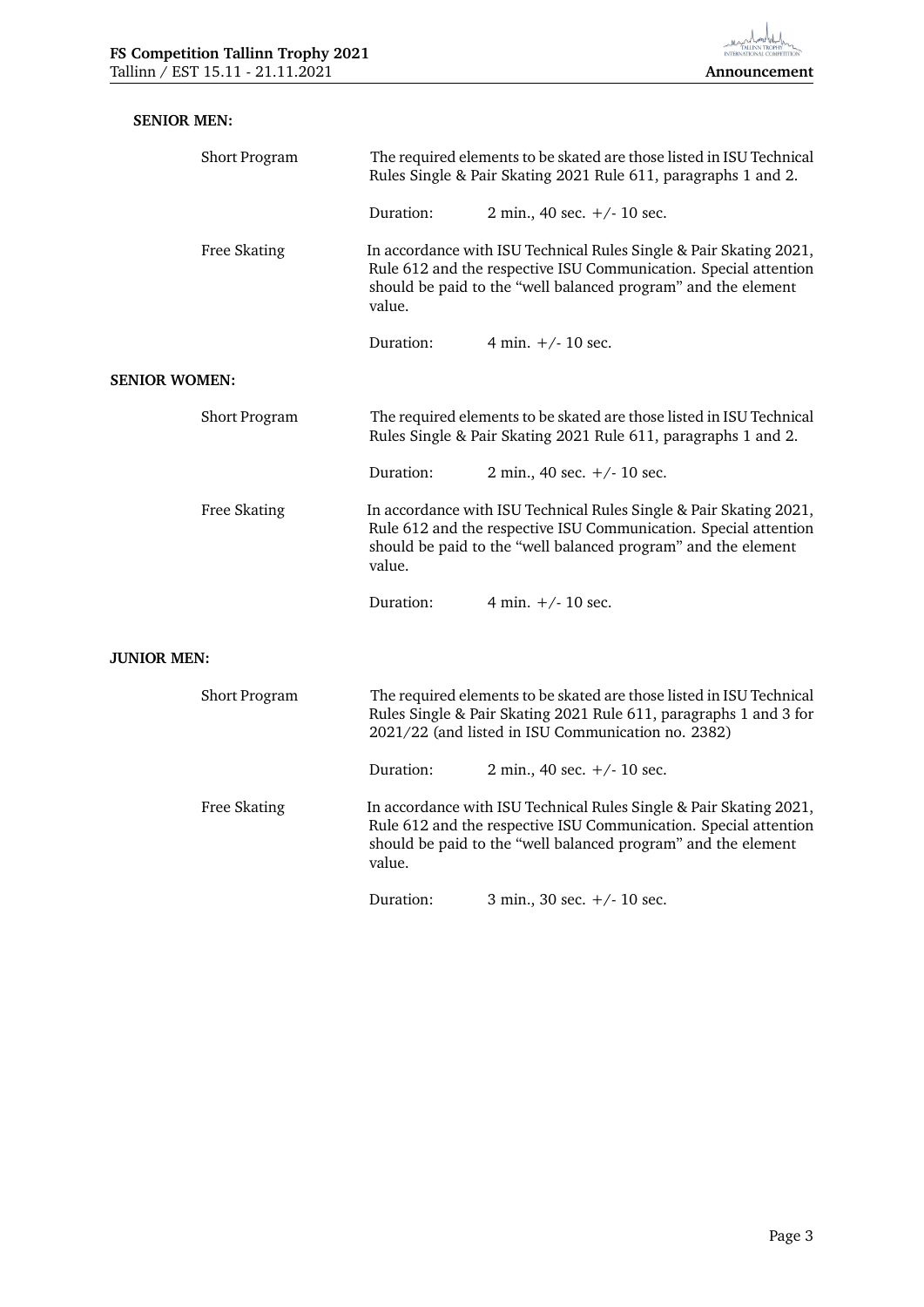#### **JUNIOR WOMEN:**

| <b>Short Program</b> | The required elements to be skated are those listed in ISU Technical<br>Rules Single & Pair Skating 2021 Rule 611, paragraphs 1 and 3 for<br>2021/22 (and listed in ISU Communication no. 2382)                   |                               |  |  |
|----------------------|-------------------------------------------------------------------------------------------------------------------------------------------------------------------------------------------------------------------|-------------------------------|--|--|
|                      | Duration:                                                                                                                                                                                                         | 2 min., 40 sec. $+/- 10$ sec. |  |  |
| Free Skating         | In accordance with ISU Technical Rules Single & Pair Skating 2021,<br>Rule 612 and the respective ISU Communication. Special attention<br>should be paid to the "well balanced program" and the element<br>value. |                               |  |  |
|                      | Duration:                                                                                                                                                                                                         | 3 min., 30 sec. $+/- 10$ sec. |  |  |

#### **3 Entries**

#### **3.1 General**

All Entries to the **Tallinn Trophy 2021** must be submitted using official forms. The forms have to be sent to the OC by e-mail: [tallinntrophy@gmail.com](mailto: tallinntrophy@gmail.com) by the published deadlines.

#### **3.2 Entries of Judges**

Each participating ISU Member has the right to nominate up to two (2) judges who have at least the qualification "Judge for International Competitions". In case of too many nominated judges the organizer will draw the panel of judges immediately after the closing date for the entries. The result of such draw will be communicated to all ISU Members involved in writing immediately after the conclusion of such draw.

Each panel of Judges will consist of at least 5 Judges. In case that at the time of the competition more Judges will be available and entered as required to compose the panels of Judges in one or more disciplines, the OC will conduct on site, a draw for the panel of judges in the discipline in question for the first segment. The Judges, not drawn for the first segment will be seated for the second segment. The panel for the second segment (Free Skating / Free Dance) will in this case be completed by an open draw amongst the Judges serving in the first segment of the discipline in question.

#### **3.3 Entries of Team Members**

Official entries of Team Leaders, Assistant Team Leaders, Team Officials, Team Medical Staff and Coaches and the partner or relative of a Judge will be accepted. Accreditation will be provided to those who are officially accepted by the Organizer.

Please be advised that only one Coach per Skater will be accredited. An Assistant Team Leader will be accepted for Teams having six (6) and more Skaters. Only two Team Officials of each Member, including the Member President provided that they are Council Members, Technical Committee Members or Members of the Head Office of their Federation, will be accredited. Not more than one (1) Team Doctor and one (1) Team Physiotherapist will be accepted as the Team Medical Staff, for which the organizer requests the right to have a medical certification (document) presented before accreditation. An accompanying person to a Judge will only be accepted for accreditation if this person is a partner in life or a relative of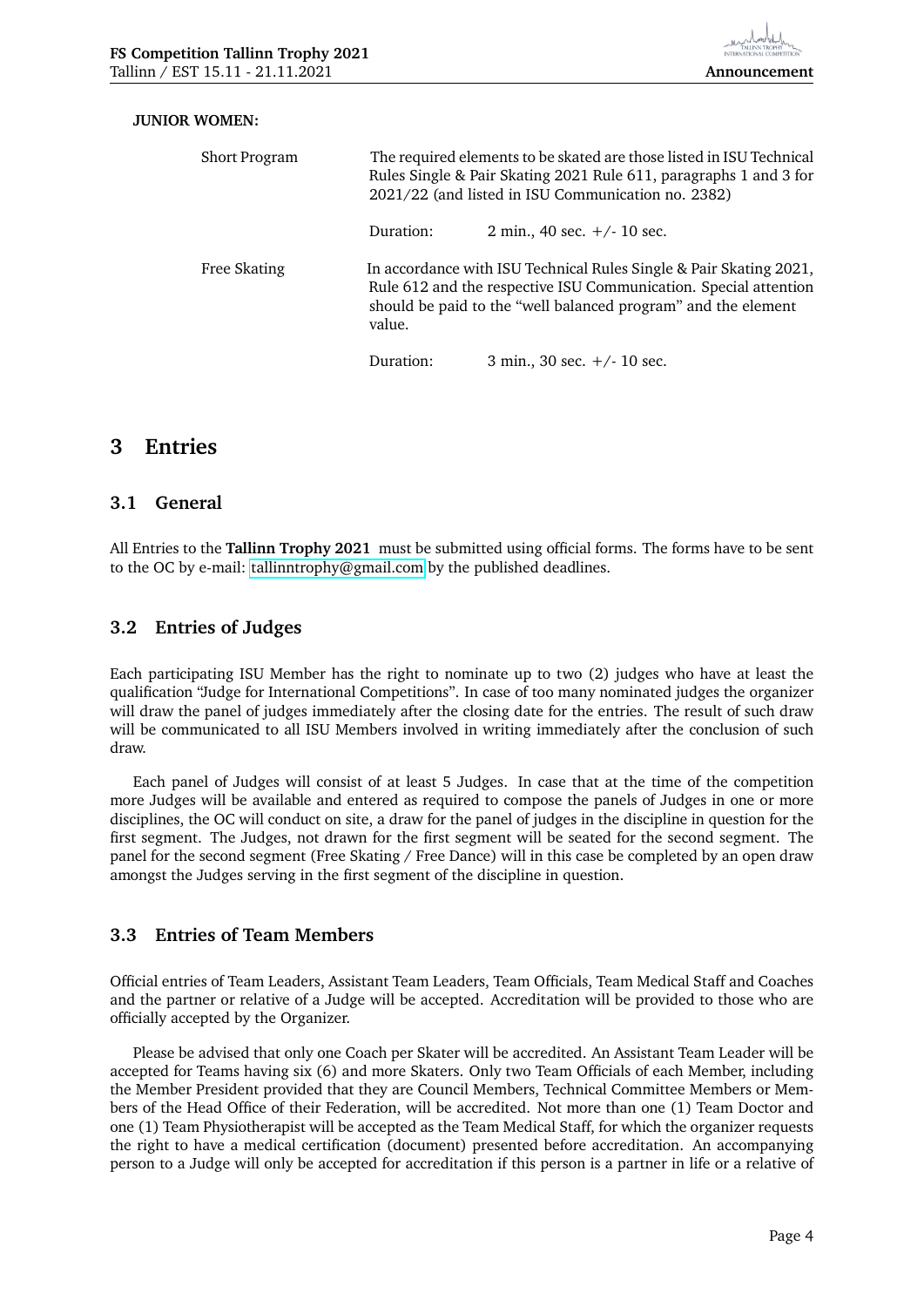the Judge. The Member Federations guarantee that the requested accreditation of Team Members will correspond to their function within the team and the Federation.

**Info:** As of pandemic situation caused by COVID-19 all participating Members are requested to keep the number of officials as low as possible. The OC reservs a right to limit the number of Team Officials accredited to the event in order to garantee self-distancing capabilities. At least one coach per skater is guaranteed to recieve the accreditation.

#### **3.4 Entry Fee**

**i**

**!**

With the entry to the competition, the entry fee must be paid as follows:

90€ per single skater

**The entry fee will not be refunded after the deadline in case of withdrawals for any reason.**

**Notice:** All Entry Fee payments recieved **after October 11th, 2021** are subject to **late entry fee of 10€** per single skater. The late entry fee is not applicable only if a Member Federation is substituting a skater, whoes entry fee was paied by the deadline by another skater.

**The entry fee must be paid by bank transfer no later than: October 11th, 2021. Payment instructions:** Bank Account information IBAN: EE261010220010907015 Bank Name: SEB Bank Bank Address: Tornimäe 2, 15010 Tallinn, Estonia BIC/Swift: EEUHEE2X Holder's Name: Tallinna Uisuklubide Liit MTÜ Holder's Address: Haabersti 3, Tallinn, 13513, Estonia

# **4 Appointed Event Officials**

This **Tallinn Trophy 2021** event will follow the principles of Rule 420, paragraph 5.a) of the ISU Special Regulations Single Pair Skating and Ice Dance 2021 for appointing the event officials.

The members of each individual Technical Panel (Technical Controller and the Technical Specialists) will not be from the same ISU Member and will have at least the qualification "International".

The Referee will have at least the qualification "International" and could be of the same ISU Member as one member of the Technical Panel (Technical Controller and Technical Specialists). The Data Operator and the Replay Operator will have at least the qualification "International".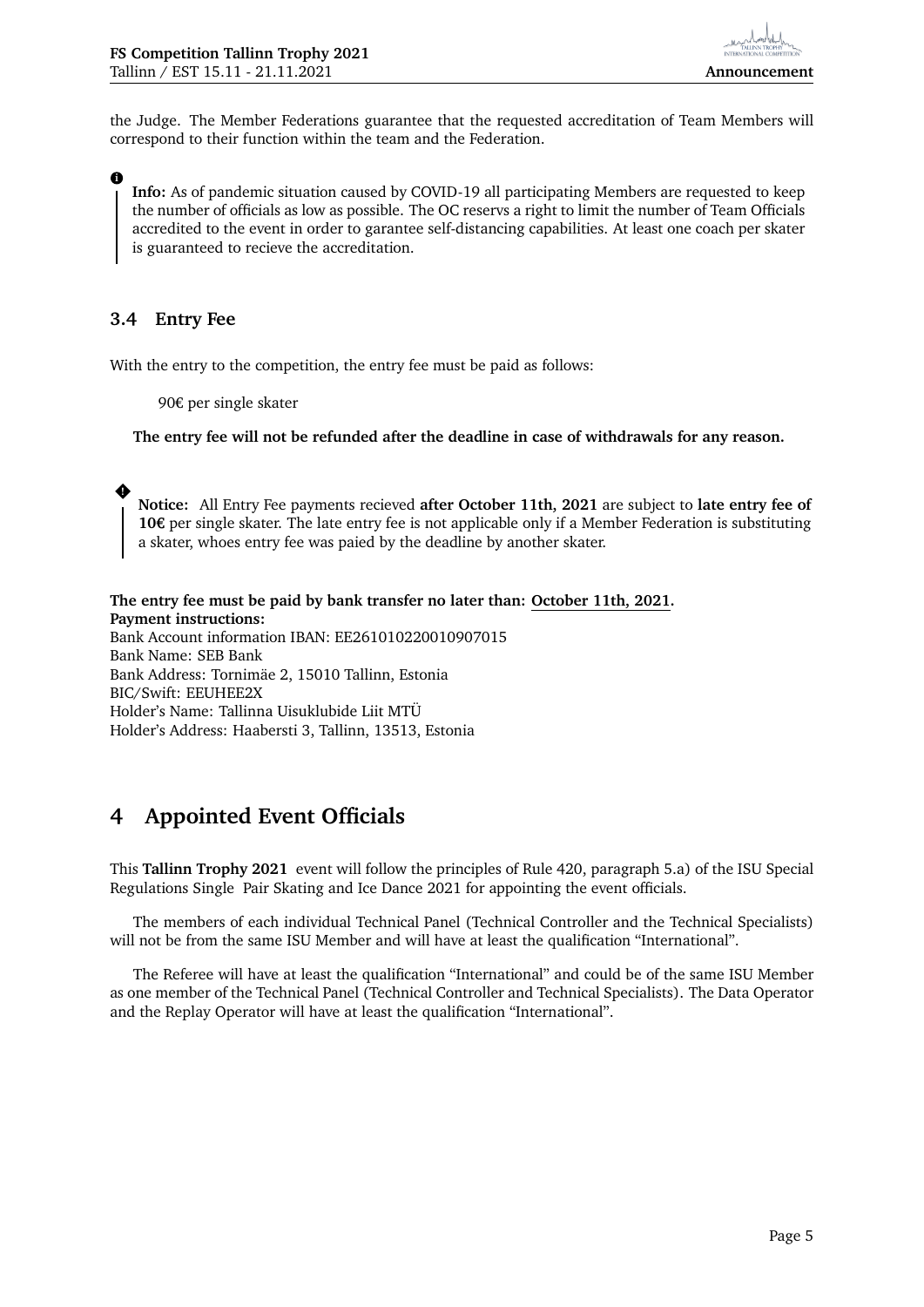## **5 Meals, Lodging and Travel Expenses**

The organizer will provide and cover the expenses for rooms and meals for all Referees, the Technical Controllers, the Technical Specialists, the Data and Replay Operators participating, beginning with dinner on the evening before service until breakfast on the next day after the end of discipline, based on official's duties.

Should any of the above-mentioned persons arrive at the hotel before or stay longer than the period described above, their room costs and expenses will be the responsibility of the individual and must be paid on arrival.

## **6 Practices**

Senior level competitors will be provided at least two (2) practice sessions, one(1) before the Short Program and one(1) before Free Skating. Junior level competitors will be provided at least one (1) practice session before Short Program. Additional practice session, timed before the official draw can be provided upon the request. The detailed schedule will be issued at the due time of registration.

## **7 Music and Planned Program Content**

In accordance with Rule 343 in the ISU Special Regulations Technical Rules Single Pair Skating and Ice Dance, the following method to submit the Competitor's music to the Organizing Committee must be followed:

• the participating member is responsible for submitting their Competitor's music as direct attachment to an email to the Organizing Committee (tallinntrophy@gmail.com) until November 1st, 2021. Please note: some music files might exceed the size of a regular email. In this case, an email-based transfer service which allows to send large files could be used to send the file to the OC.

• each submission shall be labelled with the name of the ISU Member, name of the category, segment and the name(s) of the competitor(s). Example: EST\_SeniorMen\_SP\_SmithJohn LAT JuniorMen FS MUSTERMANNMax

- the music files must be sent as WAV or MP3 file formats. Any other format is not acceptable. Please note: Files in MP3 format may have a significant difference in the music quality when reproduced. The Organizing Committee in this case is not responsible if the music quality would be insufficient.
- Each Competitor must have an own back-up drive (USB Stick) for each program in the format of a WAV or MP3 file.
- The exact running time of the music (not skating time) must be communicated to the Organizing Committee when submitting the music and shall be certified by the Competitor/Coach/Team Leader at the time of registration.
- During the 1st Official Practice, the music will be played as indicated in the Practice Schedule and will allow to verify the correctness of the submitted music. If there is an issue with the music, the Team Leader/Coach may be allowed to change the music by presenting an acceptable reproduction to the Organizing Committee's Music Team (USB Stick with file format of WAV or MP3 file).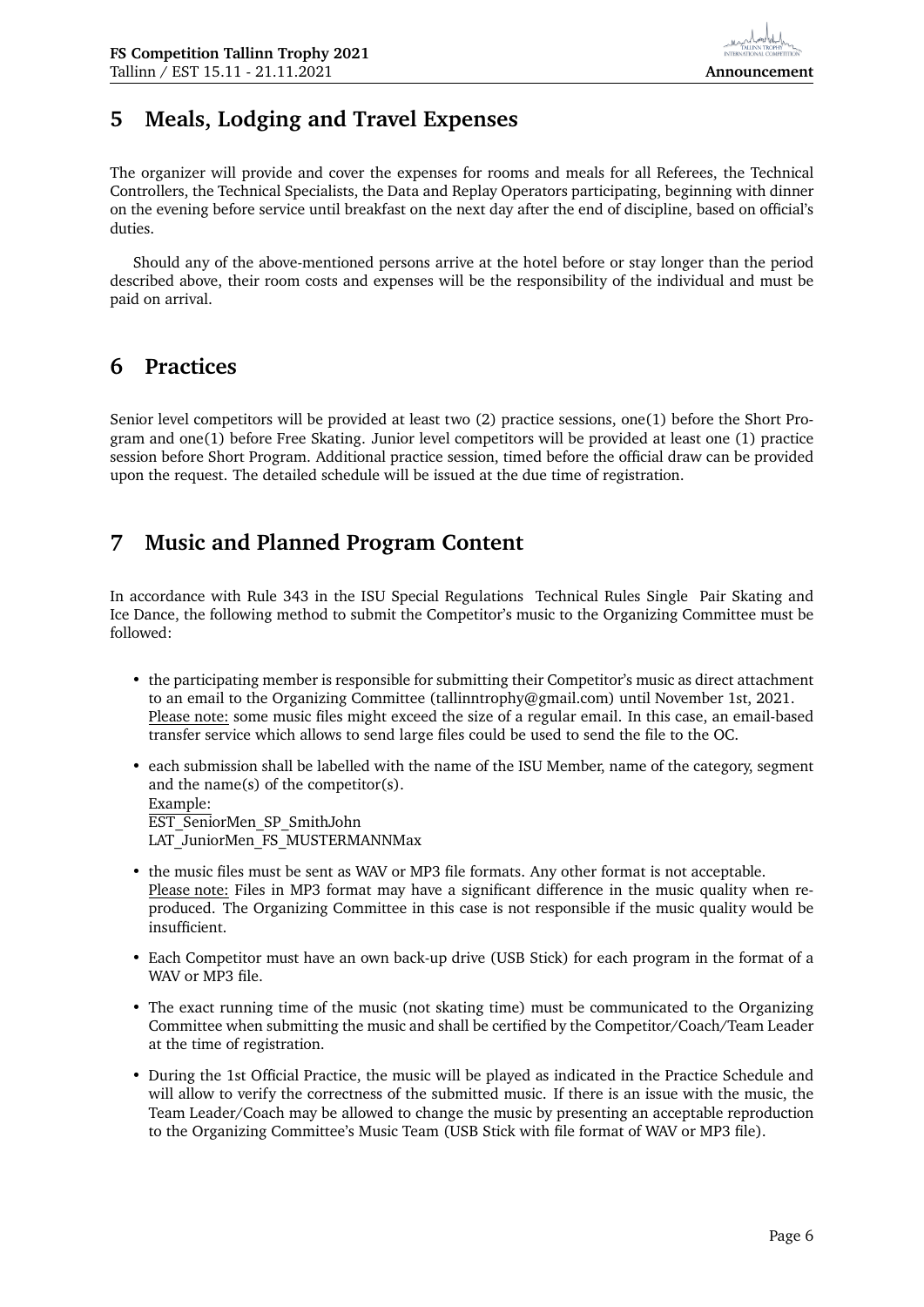# **8 COVID-19 Items**

As of current COVID-19 pandemic there are some restrictions enforced by Estonian authorities: **Wearing of face (mouth and nose) covering masks** is mandatory in all public spaces and transport (including car sharing and taxi services). Entertainment and leasure facilities are allowed to serve only **holders of COVID Green Pass** (Certificate of Vaccination, Certificate of Recovery or Negative Test). PCR tests are valid for 72h from the probing time. Antigen tests are valid for 48h from the probing time. Rapid (express) tests are only valid if conducted by the medical personnel, such as farmacy worker or doctor/nurse licensed in Estonia. **All international travelers** have to fill the **[Passenger Locator Form](https://iseteenindus.terviseamet.ee/)** on the [Self-Service portal of Estonian Health Board](https://iseteenindus.terviseamet.ee/) before arrival. Arrival from **some countries** might be subject to **restriction on freedom of moovement** (self-isolation). Up to date list of contries and applicable arrival restriction can be found on a [website of the Minestry of Foreign Affairs.](https://vm.ee/en/information-countries-and-self-isolation-requirements-passengers)

**Notice:** Above-described restrictions are subject to changes. Please check for most recent restrictions on the [Estonian Government Crysis Information Page.](https://www.kriis.ee/en/restrictions-force-estonia-starting-march-11) Latest infromation for international travellers can be found on the official [website of Police and Boarderguard Board \(www.politsei.ee\)](https://www.politsei.ee/en/instructions/emergency-situation) and [Minestry of Foreign Affairs \(vm.ee\).](https://vm.ee/en/information-countries-and-self-isolation-requirements-passengers)

#### **COVID-19 Tests can be done in following facilities:**

**Synlab:** PCR Test Result usually in 24h Multiple locations [Requires pre-registration](https://minu.synlab.ee/toode/koroonaviiruse-maaramine)  $+372,640,8231$ [www.synlab.ee](https://synlab.ee/en/coronavirus-testing-in-veerenni-2/)

**!**

**Confido:** PCR Test Antigen Tes[t\(airport/port/shopping centers\)](https://www.confido.ee/en/coronavirus-testing/coronavirus-antigen-testing-at-tallinn-airport/) Result usually in 24h [Requires pre-registration](https://onbron.confido.ee/booking/service/A497)  $+372\,6299\,277$ [www.confido.ee](https://www.confido.ee/en/coronavirus-testing/)

**Qvalitas:** PCR Test [Antigen Rapid Test](https://qvalitas.ee/services-and-prices/?lang=en#eraklient-en-sars-cov-2-antigen-rapid-test) +372 605 1500 [www.qvalitas.ee](https://qvalitas.ee/services-and-prices/?lang=en#eraklient-en-coronavirus-testing)

**i**

**Info:** Additionaly Coronavirus rapid testing (Antigen) service is available in some [Apotheka,](https://www.apotheka.ee/teenused/enesetestimine/) [Sudameapteek](https://www.sudameapteek.ee/teenused/sars-cov-2-antigeeni-kiirtestide-kontrollitud-enesetestimise-labi-viimise-teenus/) and [Benu](https://benutervisepunkt.ee/) pharmacies (subject to availability).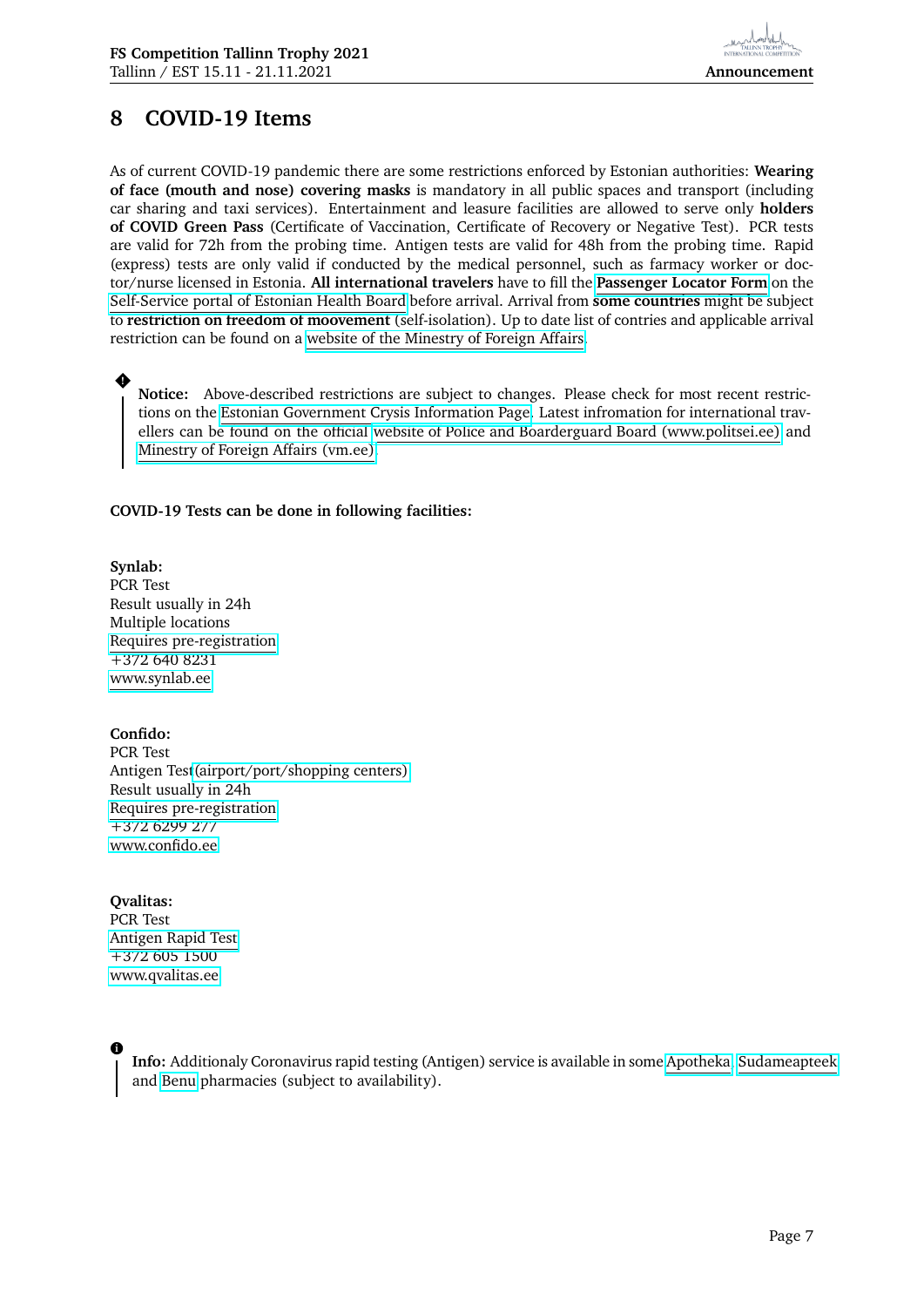# **9 Accreditation**

The official accreditation for Teams is planned at the Tondiraba Ice Hall upon arrival.

Accreditation as a Team Member will be given to all entered Judges, Competitors and one Team Leader per participating team, one Coach per Competitor, a maximum of one Team Officials of ISU Members (including the Member President), provided that they are Council Members, Technical Committee Members or Members of the Head Office of their Federation and a maximum of two medical persons. Accreditation will only be granted to persons in those various functions if officially entered and named through their ISU Member. The ISU Member certifies with the signed entry form the indicated functions within the team of all team members.

Accreditation will be given to appointed Event Officials.

**Info:** Due to COVID-19 related restrictions, no access to Chaperons and Guests will be granted. Such persons will not be able to follow competition from the venue and will have to use digital means (Live results, Live stream, etc.).

## **10 Results**

**i**

**i**

The marking system (ISU Judging System) as described in ISU Technical Rule Single & Pair Skating 2021 , Rule 352 and Rule 353 (Determination and publication of results) will be used. Intermidiate and final results will be published on competition website and in Sportity App event channel.

**Info:** There will be no hard-copy distribution of any printed media on this event. All required information will be available on the Information Board at the Ice Rink and on Digital Info Board (Sportity App)

# **11 Meetings for Officials and Judges**

All Referees, Technical Controllers, Technical Specialists, Data and Replay Operators and Judges are responsible to make their travel arrangements in order to be able to attend the respective event related meetings. If any other party makes the flight arrangements, the Referees, Technical Controllers, Technical Specialists, Data and Replay Operators and the Judges are responsible to check if such arrangements are in line with the detailed schedule as mentioned under paragraph 18.

### **12 Exhibition**

There will be no exhibition at the Tallinn Trophy 2021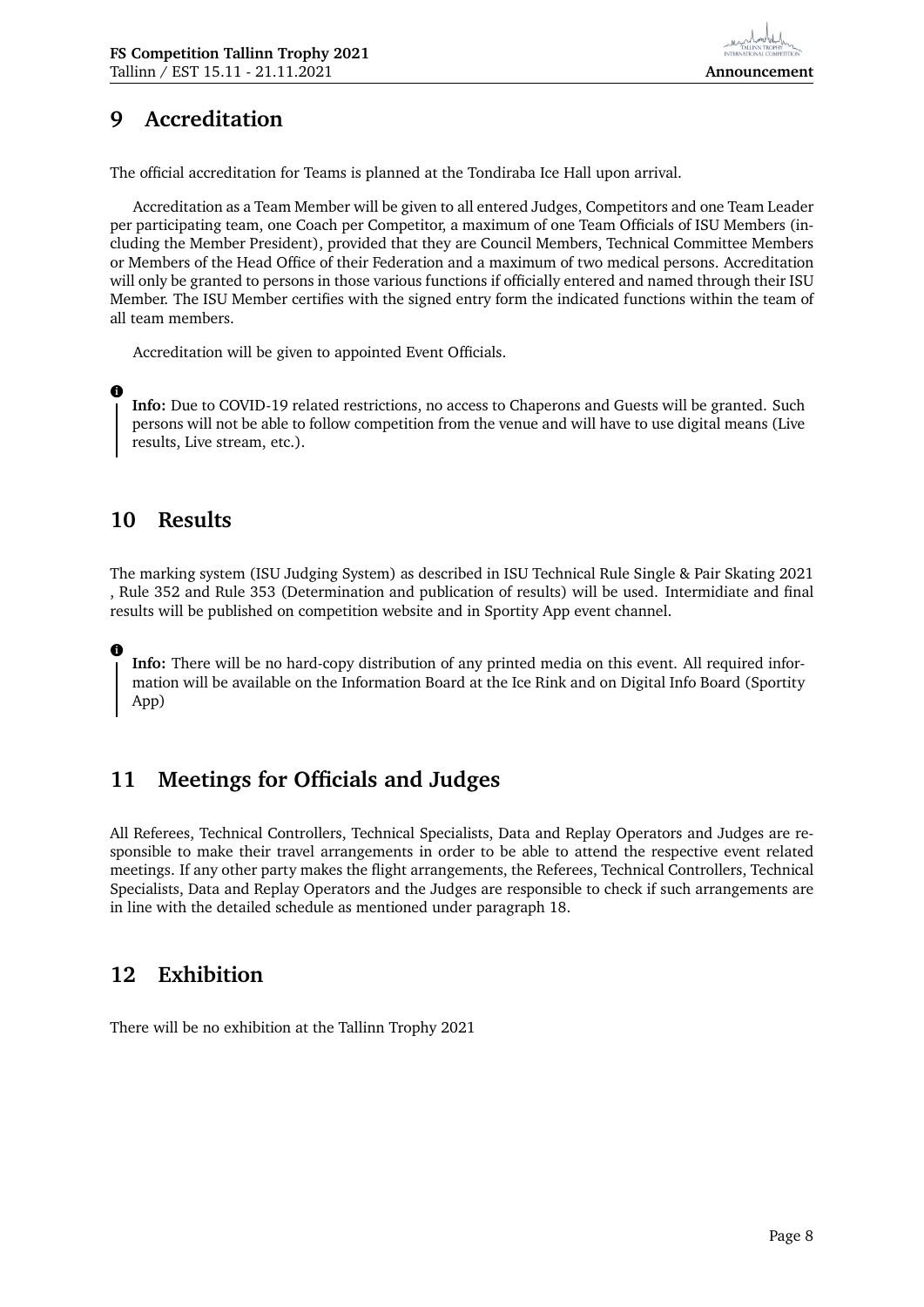### **13 Insurance and Liabilities**

In accordance with Rule 119, it is the sole obligation of each Member participating in events, to provide medical and accident insurance for their athletes, officials and all other members of the Member's team. Such insurance must assure full medical attendance and also the return of the ill or injured person to the home country by air transport or by other expeditious. It is an internal matter of each ISU Member to decide the issue who shall pay the premium for such insurance.

The OC assumes no responsibility for or liability with respect to bodily or personal injury or property damage incurred in connection incurred by Competitors and Officials.

### **14 Accomodation**

There is no Official Hotel at this event. Teams are requested to organise their accomodation by themselves. The OC will organise accomodation to Invited Event Officials only.

### **15 Transportation**

There will be no shuttle bus service provided between the Hotel and the Ice Rink. Teams are responsible to organise theirs transportation to and from the Venue by themselves. The OC will take care of Event Officials and Judges transportation from and to the Ice Rink for the activities fulfillment.

### **16 Arrival of Teams**

The nearest airport is **MTallinn Lennar Meri Airport (TLL)** with a distance of **6.5 km** to the venue.

**The OC will not be providing transportation from the airport for competitors, coaches, Team Leaders and Team Staff.**

All Referees, the Technical Panel (Technical Controller, Technical Specialists, Data Replay Operators) Judges are requested to announce to the Organizing Committee as soon as possible but no later than **Monday, November 1, 2021** the name of the airlines, flight numbers, dates and times of arrival or any other information concerning transportation and arrivals.

# **17 Additional Information**

Time Schedule will be announced after the deadline of entry forms. Time Schedule will be published on the competition website (www.tallinntrophy.eu) and sent to all participating Members via e-mail.